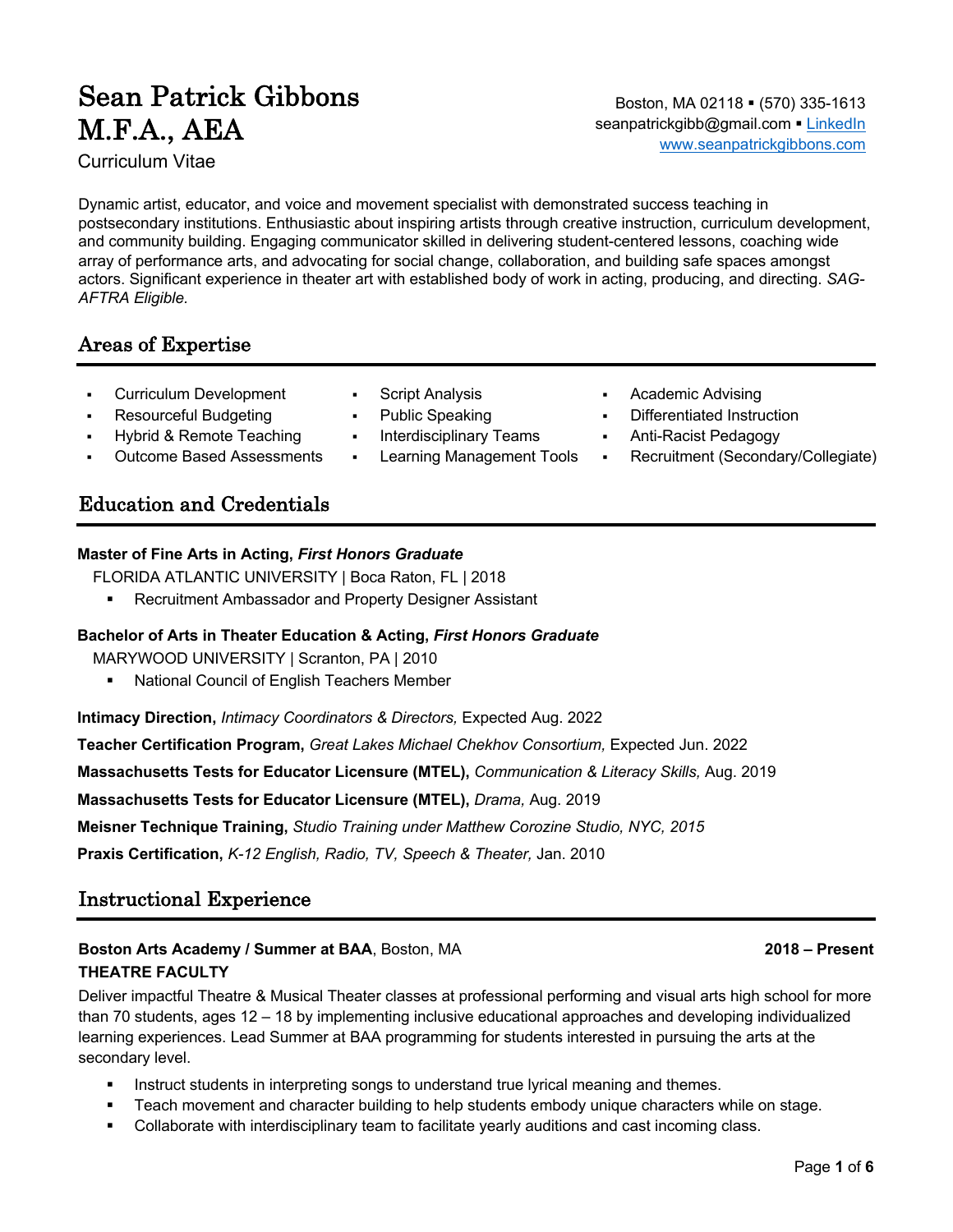- **•** Formulate resourceful plans to manage budget requirements and produce high quality programming within budget limitations.
- § Mentor diverse young actors with varied interests to achieve academic and professional goals by building rapport and providing safe spaces.
- § Conceptualized activities, discussions, and special projects to encourage student engagement and critical thinking. *Courses taught include:*
	- o *Voice I and II*: Practical study of vocal production and articulation, as well asl movement and relaxation methods for actors, broadcasters, and public speakers.
	- o *Voice III and IV*: Advanced Voice utilizing methods of Fitzmaurice, Linklater, and Rodenberg taught in correlation with Actor's Studio using BFA audition prep materials.
	- o *Movement II*: Intro course utilizing methodologies of Laban and Michael Chekhov.
	- o *Theater II: Shakespeare/August Wilson*: Exploring scansion, rhetoric, and finding truth in size. Monologue and scene study using the August Wilson Cycle Plays. Students participated in August Wilson Monologue Competition.
	- o *Theater III: Advanced Scene Study/Meisner*: Develop active listening, truthful moment-to-moment physical and emotional responses, and specificity of actor choices in scripted scene work and monologues through exploration of various acting techniques, including Stanislavski.
	- o *Actor's Studio: BFA Audition Course*: Comprehensive step by step guide to preparing students for college auditions, from FAFSA and scholarship, to audition actor prep, and pre-screens coaching.
	- o *Creative Lab: The Artist's Way Series*: Intro course designed to create and speak about art and explore elements of theater. Lessons on how to interact in creation of live theater experience, including origins, nature, and importance of impact on audience.
	- o *Musical Theater I*: "Acting through song" techniques, including vocal production and diction, actor presence, character development, and interpretation of music and lyrics.
	- o *Musical Theater II*: Chekhov action based and Meisner "listen and respond" connection with scene partner in spoken and sung scenes. Choreographer in collaboration on group numbers.
	- o *Seminar III*: English Language Arts class engaging students in reading and writing through the lens of an artist. Readings and writings supported student's engagement in arts activism and social responsibility.

### **Boston Theater Company,** Boston, MA **2018 – Present SHAKESPEARE TEACHING ARTIST**

Teach workshop-based Shakespeare courses for more than 25+ actors within K-12 environment around Greater Boston area, as well as international schools visiting Boston.

- Led interactive activities, scenes, improv sessions, and 1:1 learning to instill joy in arts.
- § Engaged international young learners on simple to complex techniques to activate creativity in performing selected Shakespeare's plays.
- § Received consistent positive feedback from Educational Director for exceptional engagement of students in bringing Shakespeare to life using real world examples.

#### **Dean College,** Franklin, MA **Fall/Spring 2020 ADJUNCT PROFESSOR**

Taught 60+ undergraduate students focused on acting techniques, performance, voice, movement, and devised theater ensemble. Supported university initiatives in developing dynamic courses to improve young performers confidence, academic achievement, and creativity.

- § Conceptualized activities, discussions, and special projects to encourage student engagement and critical thinking.
- § Conduct regular officer hours to advise students in academic and professional pursuits. *Courses taught include:*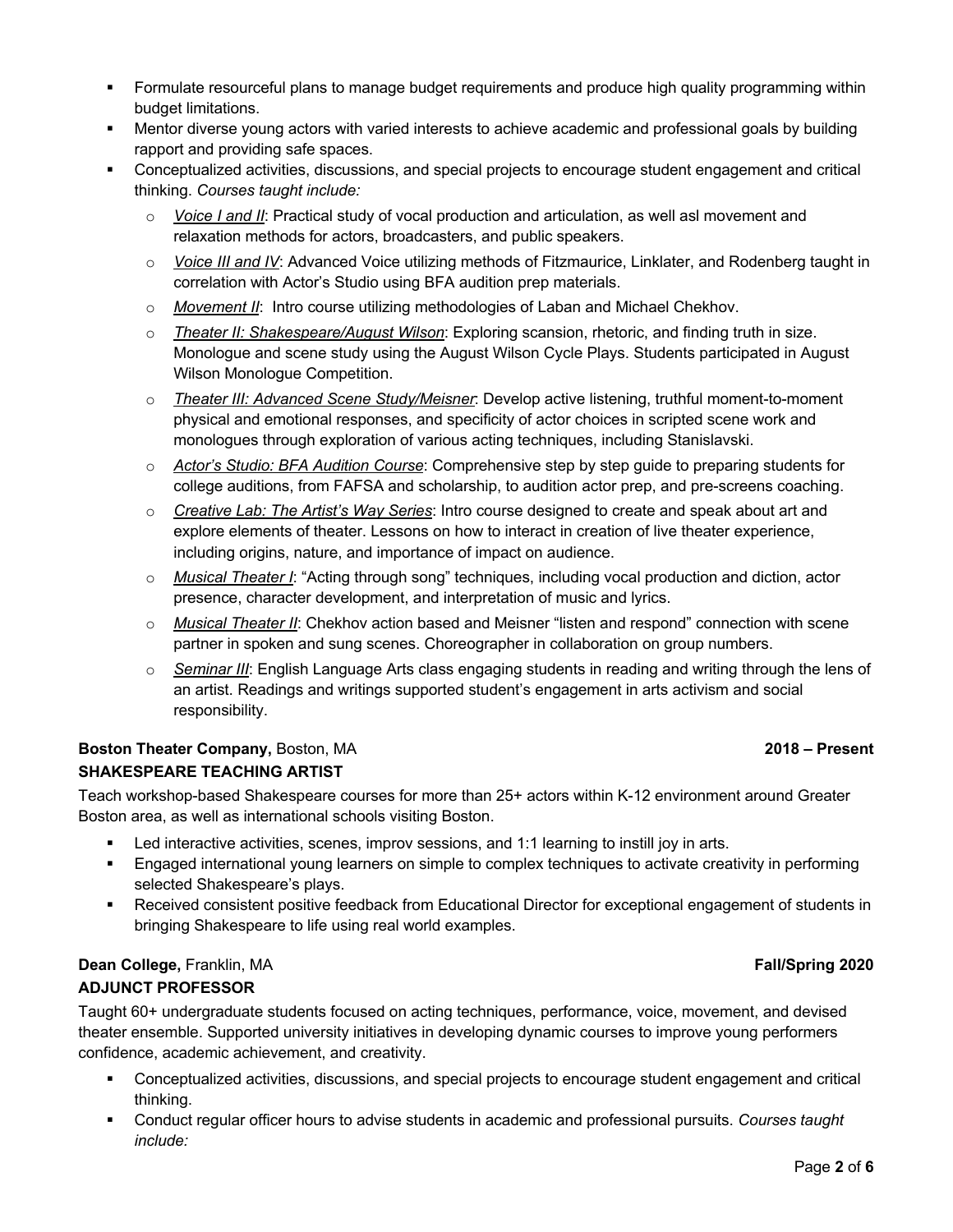- o *Basic Performance II*: Acting course with beginning level application of open scenes, scripted scene work, and monologues.
- o *Theater I: Stanislavski/Hagen*: Understanding action-based acting techniques, relationship to objects/environment/people, and script/character analysis with application to beginning level open scenes, scripted scene work, and monologues.
- o *Voice and Movement for the Actor*: Practical study of vocal production and articulation, as well as movement and relaxation methods for actors, broadcasters, and public speakers. Methods taught: Fitzmaurice, Viewpoints, and Laban.
- o *Devised Theater Ensemble*: Intro course to support students in achieving competence by devising their own theater work approaching process from foundation of collaboration and exploration. Semester culminated in student produced work directed, designed, filmed, and edited in collaboration with end of semester departmental showcase.

### **American International College, Springfield, MA <b>Fall Example 2019 Fall** 2019

# **TEATHER ADJUNCT FACULTY**

Created university-level curriculum and syllabus while cultivating positive learning environment for more than 15+ undergraduate students majoring in theatre.

- § Conduct regular officer hours to advise students in academic and professional pursuits.
- § Stimulate critical thinking while teaching in-person and virtual courses focused on theater, scene study, auditions, labs, voice, speech, movement, and acting techniques. *Courses taught thus far include:*
	- o *Acting I: The Fundamentals of Acting:* Study of various acting techniques including Stanislavski, Meisner, and Chekhov to specify actor choice in scripted scene work and monologues.

# **Florida Atlantic University,** Boca Raton, FL **2016 – 2018**

# **ADJUNCT PROFESSOR**

Delivered engaging instruction to 45+ undergraduate students focused on theater and performing arts. Designed lessons, discussions, and projects to engage and motivate students.

- § Conduct regular officer hours to advise students in academic and professional pursuits. *Courses taught include:*
	- o *Acting III: Chekhov and Ibsen*: Advanced exploration of acting techniques to develop active listening, truthful moment-to-moment responses, using works of Chekhov and Ibsen.
	- o *Voice of the Actor I: Catherine Fitzmaurice*: Rooted in Fitzmaurice Technique and Rodenberg's Second Circle Work to navigate tension free body and connecting breath and energy to sound.
	- o *Voice of the Actor II: Linklater:* Structured around Kristen Linklater's "Freeing the Natural Voice," as well as movement and relaxation methods for actors.

# **Harvard University, Cambridge, MA Summer** 2019 **TEACHERS ASSISTANT**

Assisted professor's efforts to teach within Simulated MURISON Software Improvisation environment, a highly effective training platform, to more than 25 graduate students. Provided support in managing software, as well as end-user experience for students.

# Acting Experience

# **Off-Broadway – NYC**

**Something Outrageous**, *Noah*, 45th Street Theater **Sally and Tom: An American Musical**, *James Callander*, Theater Row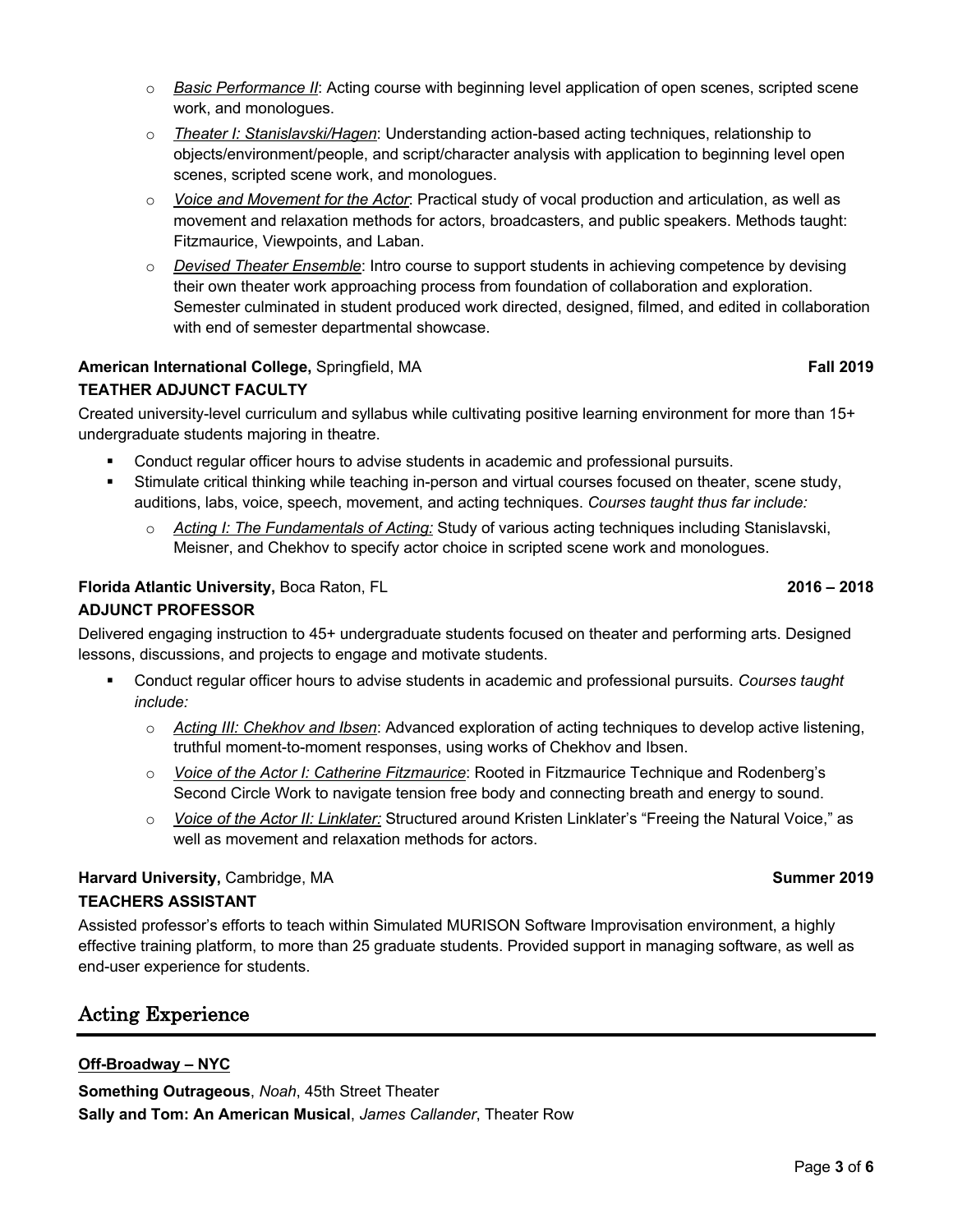#### **Regional**

**The Book Club Play**, *Rob,* Boston Playwrights Theatre **Curious Incident**, *Ed*, Apollinaire Theatre Company **Hood The Musical \*Pre-Broadway Tryout**, *Gamble Gold,* Scranton Shakespeare Festival **Cabaret**, *Bobby*, Atlantic Rep. **Easy Virtue**, *Robert Burleigh*, Atlantic Rep. **The Merry Wives of Windsor**, *Master Ford*, Atlantic Rep. **Sense and Sensibility**, *Edward Ferrars*, Atlantic Rep. **Into The Woods**, *Wolf, Cinderella's Prince*, Atlantic Rep. **Next to Normal**, *Gabe*, Accessible Theatre Company **A Little Princess**, *James*, Fiddlehead Theatre Company **Ragtime**, *Ensemble*, Fiddlehead Theatre Company **Happy Days: An American Musical***, Richie*, The Pines **Slop-Culture**, *Dylan*, Williamstown Theatre Festival **The Way to Wealth**, *Dylan,* Williamstown Theatre Festival **The Jungle Book**, *Mowgli*, Cortland Repertory Theatre **The Pajama Game**, *Andy*, Cortland Repertory Theatre **Brigadoon**, *Harry Beaton*, Cortland Repertory Theatre **Prohibitive Standards**, *Orson*, Electric Theatre Company

#### **National Commercial Work (***Represented by Maggie Inc.***)**

**CINCH Home Services,** *Young Dad*, Kim Lowe Productions **GITA Robot**, *Husband*, Piaggio Fast Forward **Maine Spirits**, *Camper Lead*, Blaze Partners

#### **New Play Developments**

**Robin Hood, A New Musical (Pre-Broadway "Try Out"),** *Gamble Gold* - Directed by Douglas Carter Bean (Tony Nominee) / Scranton Shakespeare Festival **When Jesus Drops by For Tea**, *Josh*, AND Theatre NYC **Anamnesis: An Orphic Comedy**, *Dawson*, Lesley University **The Light Over the Mountain**, *Don*, Lesley University **Miller Hill**, *Joe*, Lesley University **Man in Snow**, *Joey*, Reading Series with Israel Horowitz - Theatre Lab **Pulling Strings**, *Bart*, Boston Playwrights Theatre MYPP **Unlike the Trees**, *Francis*, Boston Playwrights Theatre MYPP

# Movement and Dialect Coaching Highlights

**A Doll's House**, *Period Movement and Vocal Coach*, Boston Arts Academy **How We Live***, Vocal Coach*, Boston Arts Academy **Colored Museum**, *Dialect & Movement Direction*, Boston Arts Academy **Curious Incident...**, *Movement/Fly Captain, Fight Captain*, Apollinaire Theatre Co. **Hello Again**, *Dance Captain*, Bridge Repertory Theatre

# Directing & Producing Experience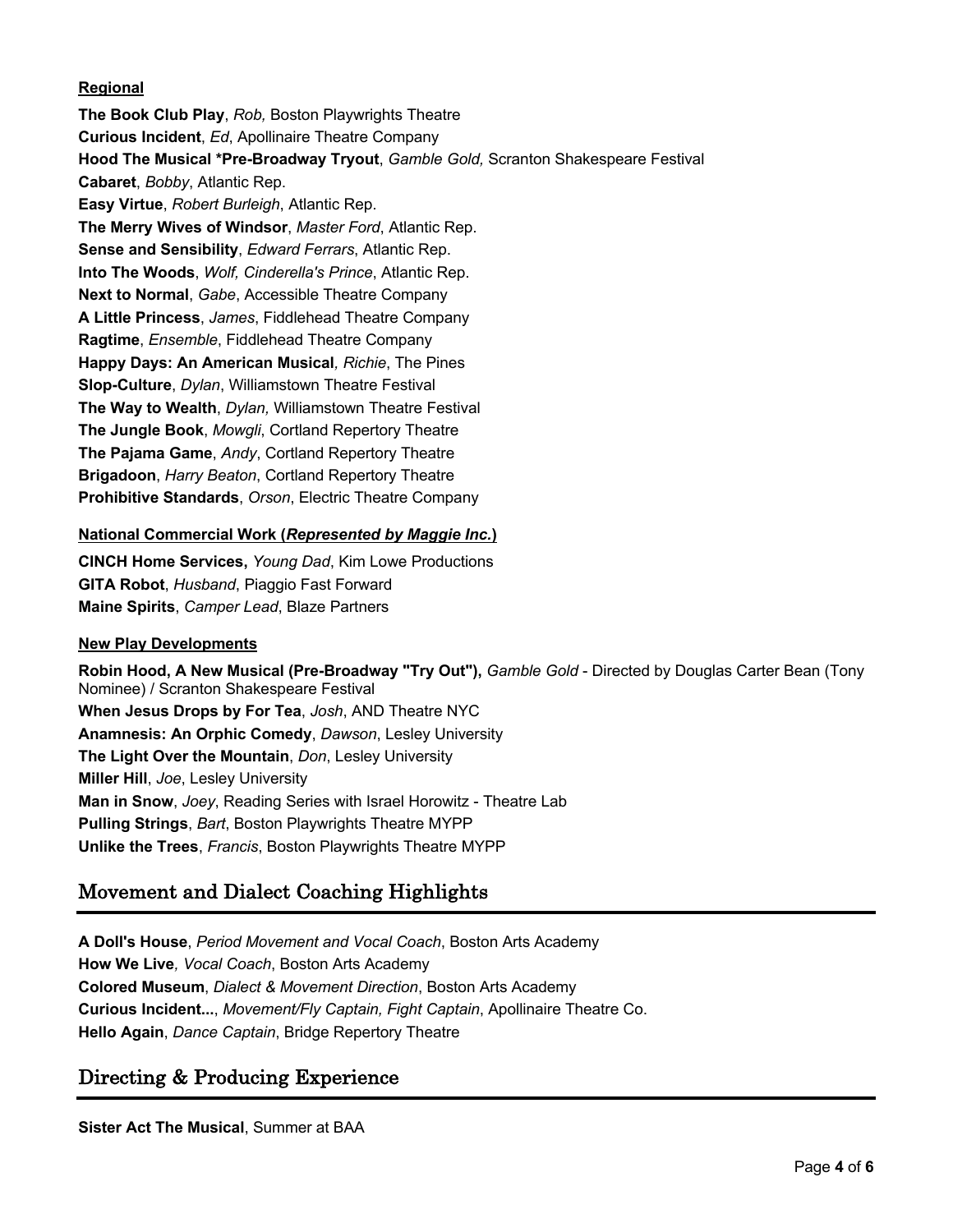**Strings The Musical**, *Assistant Director*, Boston University **The First Man**, *Assistant Director*, Under Saint Marks, NYC **Camel** *Assistant Director*, Under Saint Marks, NYC **Keely and Du**, Marywood University, PA **Memphis The Musical***, Assistant Director*, Boston Arts Academy **Facing Our Truth**, Boston Arts Academy **The Last Days of Judas Iscariot**, Boston Arts Academy **MT Showcase**, Boston Arts Academy **A Night of Shakespeare**, Boston Arts Academy **A Doll's House**, *Assistant Director*, Boston Arts Academy **Memphis The Musical***, Assistant Director*, Boston Arts Academy **Waiting for Lefty,** *Assistant Director*, Boston Arts Academy **MEDEA**, *Assistant Director*, Boston Arts Academy **36 Days**, Boston Playwrights Theatre **Something Outrageous**, The Tank, NYC

# Intimacy Choreography

**Upcoming: Scranton Shakespeare Festival, Season 11,** Summer 2022

# Arts Administration

**The Drowsy Chaperone 1st National Tour**, *Assistant to Stage Manager*, NYC **Broadway Theatre League**, *Assistant to Director*, PA **Assistant to Props Designer**, Florida Atlantic University **Social Media Director**, The Windows Project, NYC

### Entrepreneurship

#### **Sean Patrick Gibbons Actor's Studio,** *Founder*

- § Audition prep coaching for BFA and MFA auditions, providing step by step guide to college admissions including FAFSA, scholarships, and pre-screens coaching.
- § Successfully prepped more than 15 students in gaining acceptance to Carnegie Mellon University, USC, Pace University, NYU, University of the Arts, Hart School, Boston Conservatory, Emerson, Marymount Manhattan, Boston University, Dean College, Salem State University, Syracuse, New York Film Academy, Roosevelt, and Baldwin Wallace, among others.

### Professional Development

**Mental Health First Aid for Creative Workers**, *National Council for Mental Wellbeing*

**Hollaback: Bystander Intervention Training**, *Stopping Anti-Asian American & Xenophobic Harassment*

**Hollaback: Conflict De-escalation Training,** *Hollaback*

**Hollaback: Bystander Intervention to Support the Latinx Community in Public Spaces***, Hollaback*

**Hollaback: Stand Up Against Street Harassment**, *Hollaback*

**Anti-Racism/EDI Training: Racial Equity and Leadership Training**, *The Mayor's Office of Resilience and Racial Equity, Boston, MA*